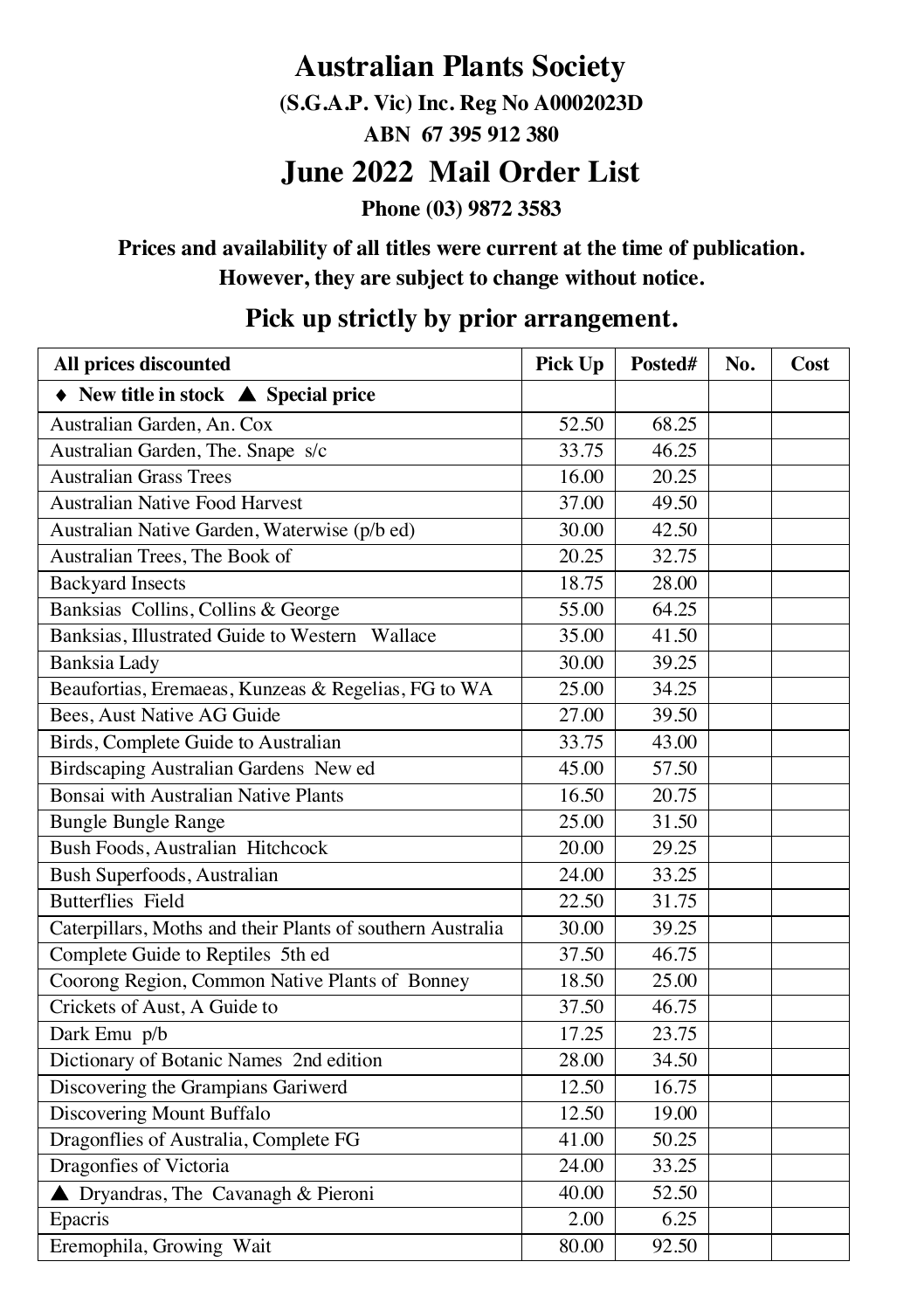| Eremophilas of Western Australia, FG to. 2nd ed | 45.00 | 54.25              |  |
|-------------------------------------------------|-------|--------------------|--|
| Eucs for Planting, Smaller                      | 28.00 | 37.25              |  |
| Eucs for Planting, Taller                       | 28.00 | 37.25              |  |
| Eucs of the Mt Alexander Region                 | 8.50  | 12.75              |  |
| Eucalypts of SW WA                              | 37.50 | 50.00              |  |
| Field Guide to Central Australia                | 25.00 | 34.25              |  |
| Find that Flower. 2nd edition                   | 15.00 | 21.50              |  |
| Flaming Desert, The                             | 24.75 | 31.25              |  |
| Flinders Ranges, Common Plants of               | 12.50 | 15.75              |  |
| Flora of Melbourne 4th edition                  | 67.50 | 83.25              |  |
| Frogs, A FG to Robinson                         | 20.00 | 26.50              |  |
| Frogs, Attracting to Your Garden Casey          | 16.00 | 22.50              |  |
| ◆ Frogs, Photo Guide to Aust                    | 37.50 | 46.75              |  |
| Frog-friendly Gardens, Building                 | 7.50  | 11.75              |  |
| Fungi, FG to Australian Fuhrer                  | 40.00 | 49.25              |  |
| Garden Pests, Diseases and Good Bugs            | 30.00 | 39.25              |  |
| <b>Garden Voices</b>                            | 8.00  | 20.50              |  |
| Gariwerd Colours                                | 52.50 | 61.75              |  |
| Gariwerd Grampians, Best Walks                  | 18.75 | 25.25              |  |
| • Grampians/Gariwerd, History and FG            | 37.50 | 46.75              |  |
| Grampians in Flower. 3rd ed                     | 15.00 | 21.50              |  |
| <b>Grow What Where</b>                          | 37.50 | 50.00              |  |
| Guide to Flowers & Plants Tas 5th ed            | 24.75 | 34.00              |  |
| Guide to W'flowers of WA. New ed                | 26.25 | 38.75              |  |
| Gum Hay p/b                                     | 22.50 | 31.75              |  |
| Habitat                                         | 30.00 | 42.50              |  |
| Hakeas: A Field & Garden Guide Holliday\        | 26.25 | 35.50              |  |
| (Honey Possums) Sugar and Sand                  | 16.50 | 23.00              |  |
| Illustrated Plant Glossary. Mayfield            | 52.50 | 65.00              |  |
| Isopogons & Petrophiles, FG to WA. Rev ed       | 35.00 | 44.25              |  |
| Joseph Banks' Florilegium                       | 45.00 | 57.50              |  |
| Kakadu and Nitmiluk Guide Book                  | 28.00 | 34.50              |  |
| Kalbarri - A Visitor's Guide                    | 17.00 | 29.50              |  |
| Legumes & Herbs NSW Coastal                     | 16.00 | 25.25              |  |
| Little Desert, Birds and Plants of              | 40.00 | $52.\overline{50}$ |  |
| Living Outside                                  | 52.50 | 65.00              |  |
| Lizards, Australian: Natural History            | 37.50 | 50.00              |  |
| Margaret Flockton: A Fragrant Memory p/b        | 49.00 | 61.50              |  |
| Marine Plants of Australia. Rev ed              | 41.25 | 53.75              |  |
| Melaleucas Brophy, Craven & Doran               | 70.00 | 82.50              |  |
| Melaleucas: A Field and Garden Guide Holliday   | 27.75 | 37.00              |  |
| Meteorite Craters, Australia's                  | 11.00 | 15.25              |  |
| Miniature Lives                                 | 30.00 | 39.25              |  |
| Mistletoes of Southern Australia. New ed        | 45.00 | 54.25              |  |
| Mosses of Dry Forests of SE Aust                | 12.50 | 16.75              |  |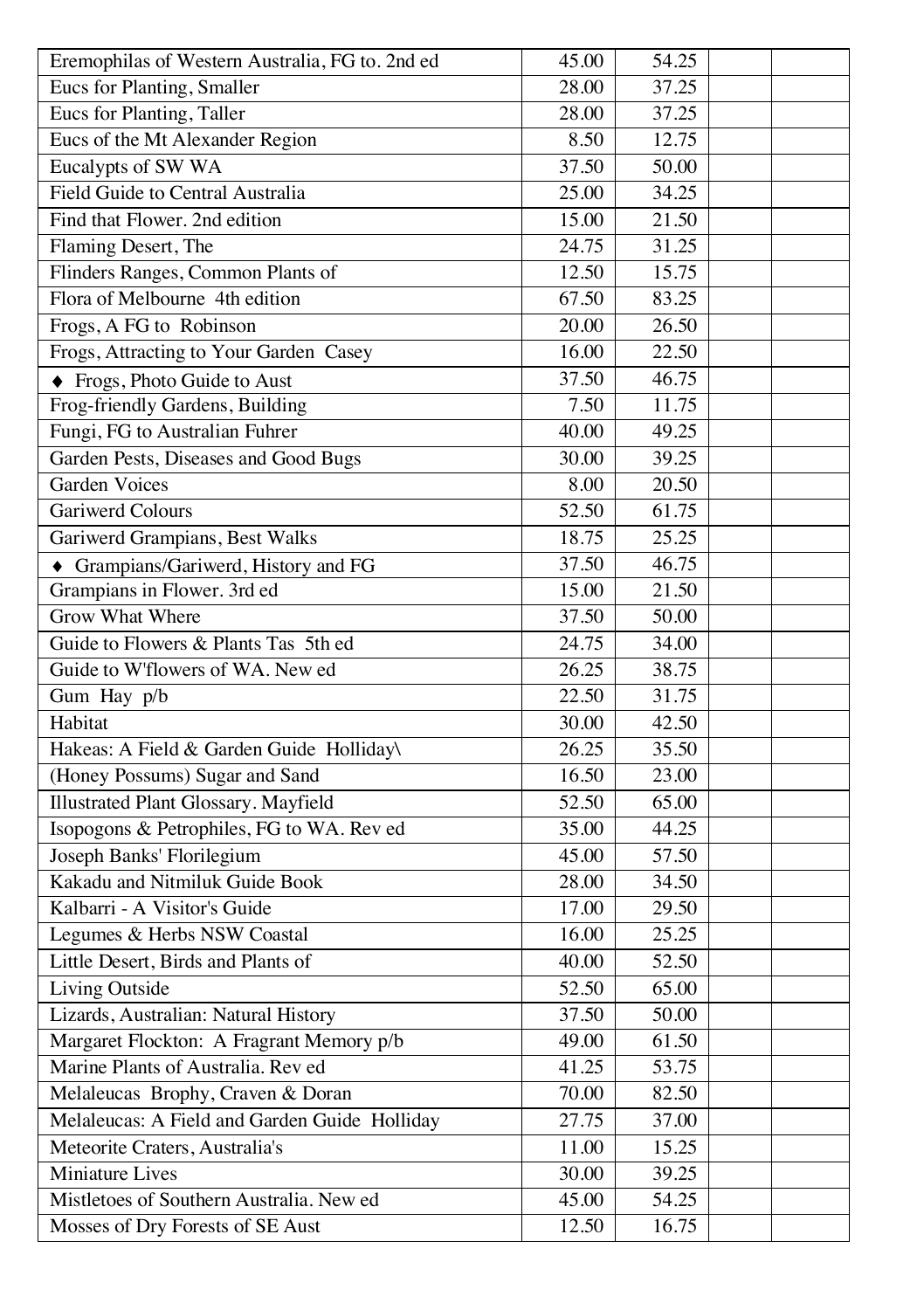| Moths of Victoria Part 1 Silk Moths, Part 2 Tiger Moths,           | 12.00 | 16.25 |  |
|--------------------------------------------------------------------|-------|-------|--|
| Part 3 Waves & Carpets, Part 4 Emeralds, Part 5 Satins,            |       |       |  |
| Part 6 Ghost Moths, Part 7 Bark Moths & Allies, Part 8             |       |       |  |
| Night Moths, Part 9 Cutmoths *<br>Name that Flower Revised edition | 30.00 | 39.25 |  |
| Name those Grasses                                                 | 40.00 | 49.25 |  |
| Native: Art and Design with Australian Plants                      | 37.50 | 50.00 |  |
| Native Peas of the Mount Alexander Region                          | 8.50  | 12.75 |  |
| Native Trees & Shrubs of SE Australia                              | 37.50 | 50.00 |  |
| Orchid Pollinators of Victoria Vol 2                               | 30.00 | 36.50 |  |
| Orchids, Allure of                                                 | 26.25 | 38.75 |  |
| • Orchids, Guide to Native of NSW & ACT                            | 37.50 | 46.75 |  |
| Orchids of East Gippsland                                          | 30.00 | 39.25 |  |
| Orchids of Margaret River                                          | 15.00 | 21.50 |  |
| Orchids of Western Port Kuiter                                     | 26.00 | 30.25 |  |
| (Orchids) Vic's Cryptic Orchids                                    | 60.00 | 69.25 |  |
| Orchids, Wild of Victoria Australia                                | 75.00 | 87.50 |  |
| ▲ Palms, Australian Dowe                                           | 75.00 | 87.50 |  |
| PALYA: APY Country (art)                                           | 52.50 | 65.00 |  |
| Parks & Reserves of WA, Trav Guide New ed                          | 30.00 | 42.50 |  |
| Pests, Diseases and Ailments Jones                                 | 41.00 | 53.50 |  |
| Pilbara Seed Atlas and Field Guide                                 | 60.00 | 72.50 |  |
| ▲ Plant Life of Western Australia                                  | 30.00 | 42.50 |  |
| Plant Names. 4th edition                                           | 33.75 | 40.25 |  |
| Plant Root Systems, Unravelling the Secret Lives of                | 41.25 | 53.75 |  |
| Plantastic!                                                        | 22.50 | 35.00 |  |
| Plants of the Dry Tropics                                          | 25.00 | 34.25 |  |
| Plants of the Great South West Revised ed                          | 30.00 | 39.25 |  |
| Plants of Melbourne's Western Plains APS KP                        | 15.00 | 24.25 |  |
| Plants of Subtropical Eastern Australia                            | 37.50 | 46.75 |  |
| ▲ Plants of the Vic High Country (old ed)                          | 15.00 | 21.50 |  |
| Port Phillip Bay, Coastal Guide to. 2nd ed                         | 22.50 | 31.75 |  |
| Prehistoric Giants: Megafauna of Australia                         | 19.00 | 25.50 |  |
| Propagate, Let's New ed                                            | 26.25 | 38.75 |  |
| Propagation from Cuttings Mason                                    | 22.50 | 29.00 |  |
| (Prop) From Seeds to Leaves (new ed)                               | 21.00 | 30.25 |  |
| (Prop) Plant Germplasm Cons in Aust                                | 15.00 | 24.25 |  |
| (Quandong) Jewel of Aust Desert                                    | 38.00 | 50.50 |  |
| Rainforest Seeds, Australian                                       | 37.50 | 46.75 |  |
| Rainforests of Aust East Coast                                     | 26.25 | 35.50 |  |
| Reptiles of Victoria                                               | 37.50 | 46.75 |  |
| Soils, Exploring                                                   | 18.75 | 28.00 |  |
| Starting Out with Natives. New ed                                  | 24.00 | 33.25 |  |
| Sturt Pea                                                          | 33.00 | 45.50 |  |
| Tadpoles of South-eastern Australia                                | 30.00 | 39.25 |  |
| Thomasias: Lantern Bushes of Australia                             | 48.00 | 57.25 |  |